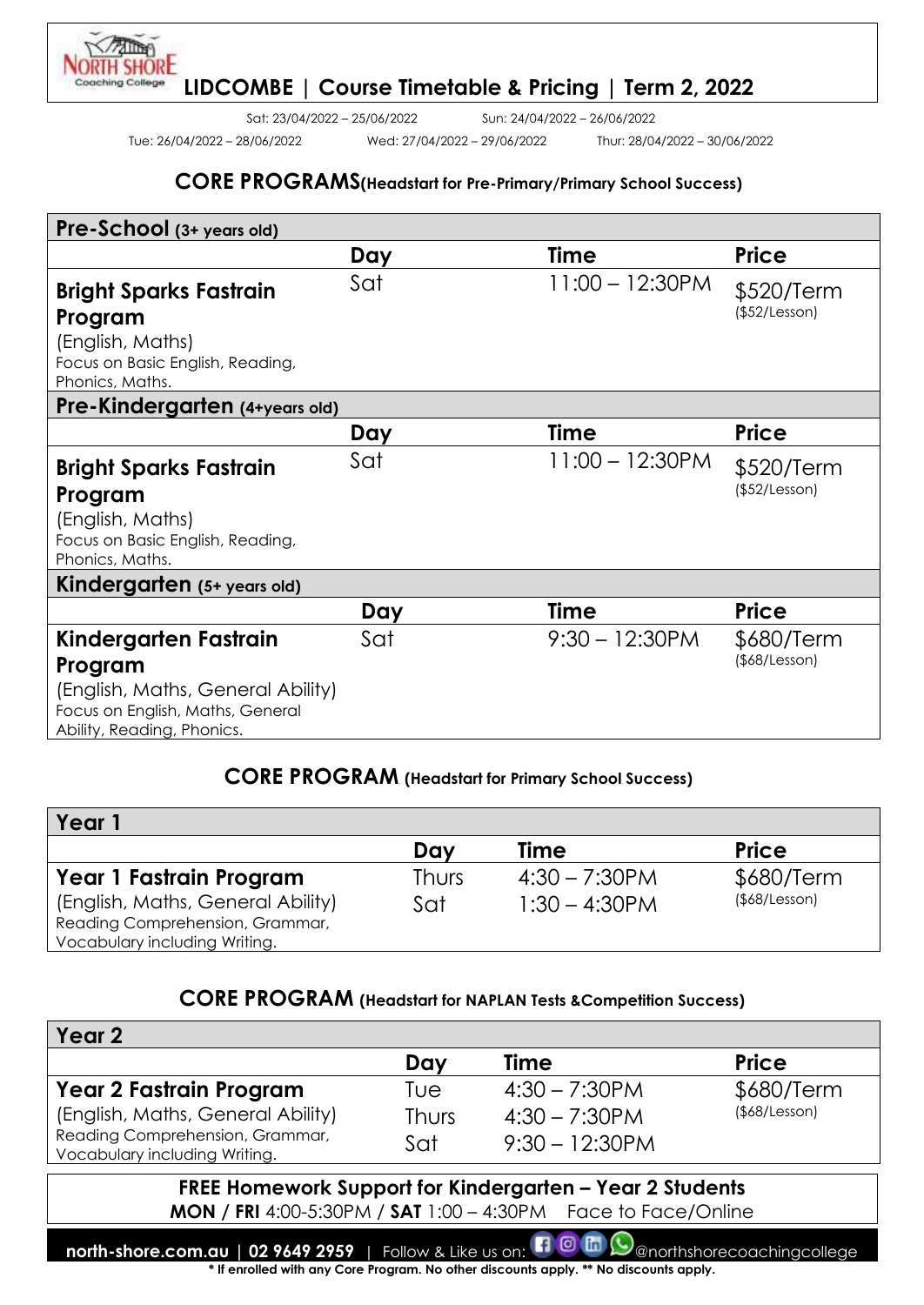Sat: 23/04/2022 – 25/06/2022 Sun: 24/04/2022 – 26/06/2022

Tue: 26/04/2022 – 28/06/2022 Wed: 27/04/2022 – 29/06/2022 Thur: 28/04/2022 – 30/06/2022

#### **CORE PROGRAM (Headstart for OC / NAPLAN Tests & Competition Success)**

| Year 3                                                                                                                                      |                            |                                                          |                             |
|---------------------------------------------------------------------------------------------------------------------------------------------|----------------------------|----------------------------------------------------------|-----------------------------|
|                                                                                                                                             | Day                        | <b>Time</b>                                              | <b>Price</b>                |
| Year 3 Fastrain Extended Program<br>Writing Skills, Reading Skills, Mathematical<br>Reasoning Skills, and Thinking Skills (General Ability) | <b>Thurs</b><br>Sat<br>Sun | $4:00 - 7:30$ PM<br>$9:30 - 1:00$ PM<br>$9:30 - 1:00$ PM | \$780/Term<br>(\$78/Lesson) |
| Comprehension, Grammar, Vocabulary, Exam<br>Techniques & Lateral Thinking.                                                                  |                            |                                                          |                             |
| $\mathbf{R}\cap\mathbf{R}$                                                                                                                  |                            |                                                          |                             |

#### **BOOSTER PROGRAMS (For Skills Extension & Personal Development)**

| Year 3                                                                                                               |                                                                         |                                                               |
|----------------------------------------------------------------------------------------------------------------------|-------------------------------------------------------------------------|---------------------------------------------------------------|
| <b>Booster Programs</b>                                                                                              | Time<br>Day                                                             | <b>Price</b>                                                  |
| Writing Club - Writing Homework help<br>(Middle - Upper Primary)                                                     | $12:30 - 1:30$ PM<br>Sat<br>$1:00 - 2:00$ PM<br>Sun<br>$2:00 - 3:00$ PM | \$80/Term<br>(\$8/Lesson)                                     |
| <b>Reading Club - (Middle Primary)</b><br>Improve comprehension and fluency skills.<br>Develop a love of literature. | $1:00 - 2:00$ PM<br>Sun                                                 | \$300/Term**<br>(\$30/Lesson)<br>\$260/Term*<br>(\$26/Lesson) |

#### **CORE PROGRAMS(For OC, Scholarship & Competition Success)**

| Year 4                                                  |              |                       |               |
|---------------------------------------------------------|--------------|-----------------------|---------------|
|                                                         | Day          | <b>Time</b>           | <b>Price</b>  |
| Year 4 Young Achiever Program                           | Tue          | $4:00 - 7:30$ PM      | \$780/Term    |
| (Selection by Entrance Exam)                            | <b>Thurs</b> | $4:30 - 7:45PM$       | (\$78/Lesson) |
| Writing Skills, Reading Skills, Mathematical            | Sat          | $1:15 - 5:00$ PM      |               |
| Reasoning Skills, and Thinking Skills (General Ability) |              | [Break 2:45 - 3:00PM] |               |
| Comprehension, Grammar, Vocabulary, Exam                | Sun          | $9:00 - 12:30$ PM     |               |
| Techniques & Lateral Thinking.                          |              |                       |               |

#### **BOOSTER PROGRAMS (For Skills Extension & Personal Development)**

| Year 4                                                                                                               |            |                                                            |                                                               |
|----------------------------------------------------------------------------------------------------------------------|------------|------------------------------------------------------------|---------------------------------------------------------------|
| <b>BOOSTER PROGRAMS</b>                                                                                              | Day        | Time                                                       | <b>Price</b>                                                  |
| Year 4 Extra OC Trial Test (3 Hours)<br>(Must bring your own device)                                                 | Mon        | $4:00 - 7:00$ PM                                           | \$800/Term<br>(80/Lesson)<br>\$700/Term*<br>(\$70/Lesson)     |
| Writing Club - Writing Homework help<br>(Middle - Upper Primary)                                                     | Sat<br>Sun | $12:30 - 1:30$ PM<br>$1:00 - 2:00 P M$<br>$2:00 - 3:00$ PM | \$80/Term<br>(\$8/Lesson)                                     |
| <b>Reading Club - (Middle Primary)</b><br>Improve comprehension and fluency skills.<br>Develop a love of literature. | Sun        | $1:00 - 2:00$ PM                                           | \$300/Term**<br>(\$30/Lesson)<br>\$260/Term*<br>(\$26/Lesson) |

**north-shore.com.au | 02 9649 2959** | Follow & Like us on: **[1 0 m (9** anorthshorecoachingcollege)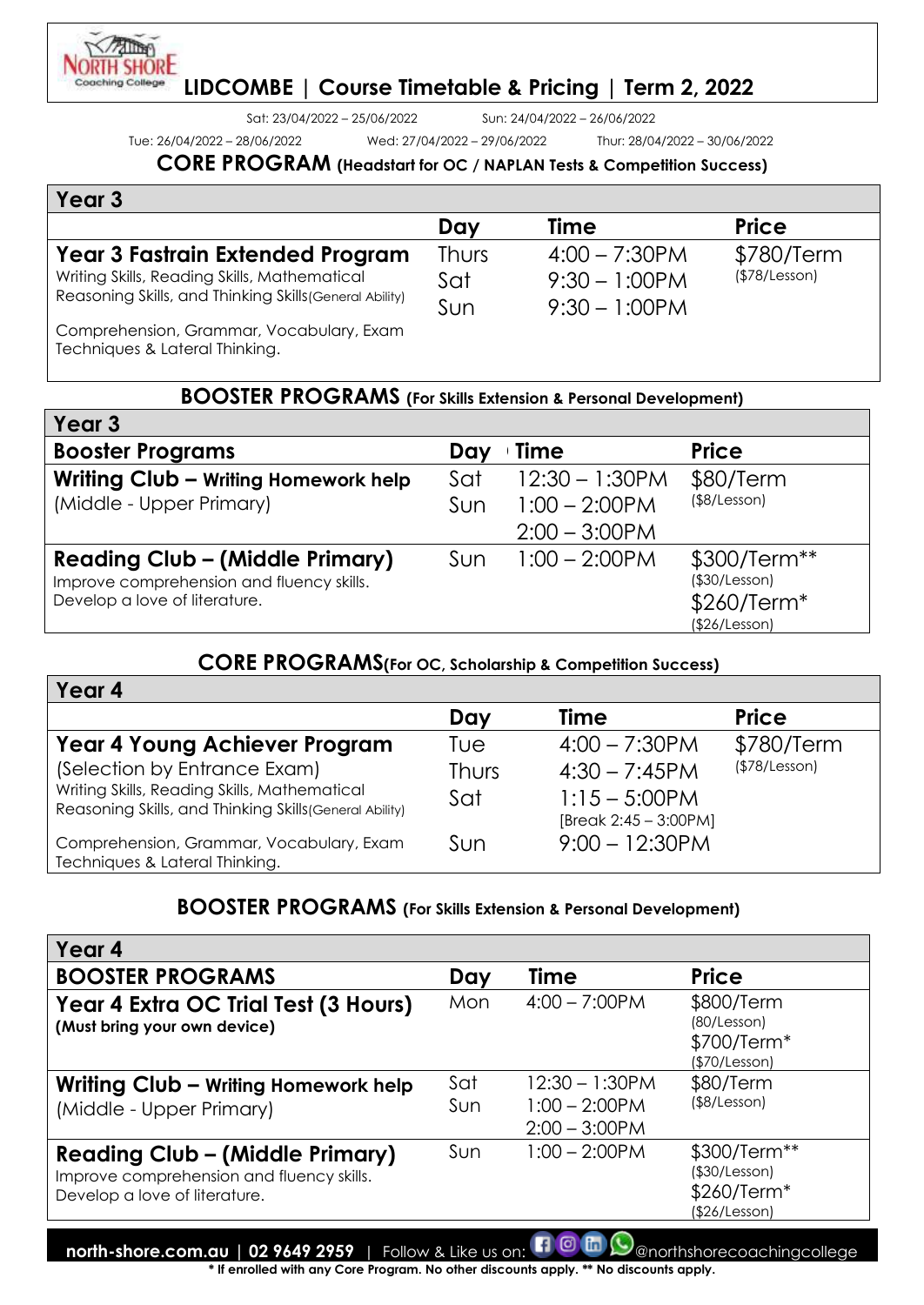

Sat: 23/04/2022 – 25/06/2022 Sun: 24/04/2022 – 26/06/2022

Tue: 26/04/2022 – 28/06/2022 Wed: 27/04/2022 – 29/06/2022 Thur: 28/04/2022 – 30/06/2022

# **CORE PROGRAMS**

**(Headstart for Selective Schools, Scholarship Exams/ NAPLAN Tests & Competition Success)**

| Year 5                                                                                                                                                                         |                   |                                                          |                                   |
|--------------------------------------------------------------------------------------------------------------------------------------------------------------------------------|-------------------|----------------------------------------------------------|-----------------------------------|
|                                                                                                                                                                                | Day               | <b>Time</b>                                              | <b>Price</b>                      |
| <b>Year 5 High Achiever Program</b><br>(Selection by Entrance Exam)<br>Writing Skills, Reading Skills, Mathematical<br>Reasoning Skills, and Thinking Skills (General Ability) | Wed<br>Sat<br>Sun | $4:00 - 7:45$ PM<br>$9:00 - 1:00$ PM<br>$9:00 - 1:00$ PM | \$830/Term<br>$($ \$83/Lesson $)$ |
| Comprehension, Grammar, Vocabulary, Exam<br>Techniques & Lateral Thinking.                                                                                                     |                   |                                                          |                                   |

#### **BOOSTER PROGRAMS (For Skills Extension & Personal Development)**

| Year 5                                                                                                                                           |     |                   |                                                               |
|--------------------------------------------------------------------------------------------------------------------------------------------------|-----|-------------------|---------------------------------------------------------------|
| <b>BOOSTER PROGRAMS</b>                                                                                                                          | Day | Time              | <b>Price</b> (inc. GST)                                       |
| <b>Year 5 Exam Preparation Program</b><br>2 full length test papers (either Mathematical<br>Reasoning Skills or Thinking Skills (GA) or (Reading | Sat | $1:30 - 4:30$ PM  | \$800/Term<br>(\$80/Lesson)                                   |
| Skills or Writing Skills Test), followed by thorough<br>explanation of most difficult questions.                                                 |     |                   | \$700/Term <sup>*</sup><br>(\$70/Lesson)                      |
| (Must bring your own device)                                                                                                                     |     |                   |                                                               |
| Writing Club - Writing Homework help                                                                                                             | Sat | $12:30 - 1:30$ PM | \$80/Term                                                     |
| (Middle - Upper Primary)                                                                                                                         | Sun | $1:00 - 2:00$ PM  | (\$8/Lesson)                                                  |
|                                                                                                                                                  |     | $2:00 - 3:00$ PM  |                                                               |
| <b>Reading Club - (Middle Primary)</b><br>Improve comprehension and fluency skills.<br>Develop a love of literature.                             | Sun | $1:00 - 2:00$ PM  | \$300/Term**<br>(\$30/Lesson)<br>\$260/Term*<br>(\$26/Lesson) |

# **FREE Homework Support for Year 3 - Year 5 Students**

**MON / FRI** 4:00-5:30PM / **SAT** 1:00 – 4:30PM Face to Face/Online

# **One-To-One or Small Group Private Coaching**

**Excellent & Highly Qualified Teachers to suit individual needs.** 

One-to-one \$90/Hour or Two Students \$75/Hour.

**Full term payment and non-refundable for absences.**

**north-shore.com.au | 02 9649 2959** | Follow & Like us on: **ENO CO** Conorthshorecoachingcollege **\* If enrolled with any Core Program. No other discounts apply. \*\* No discounts apply.**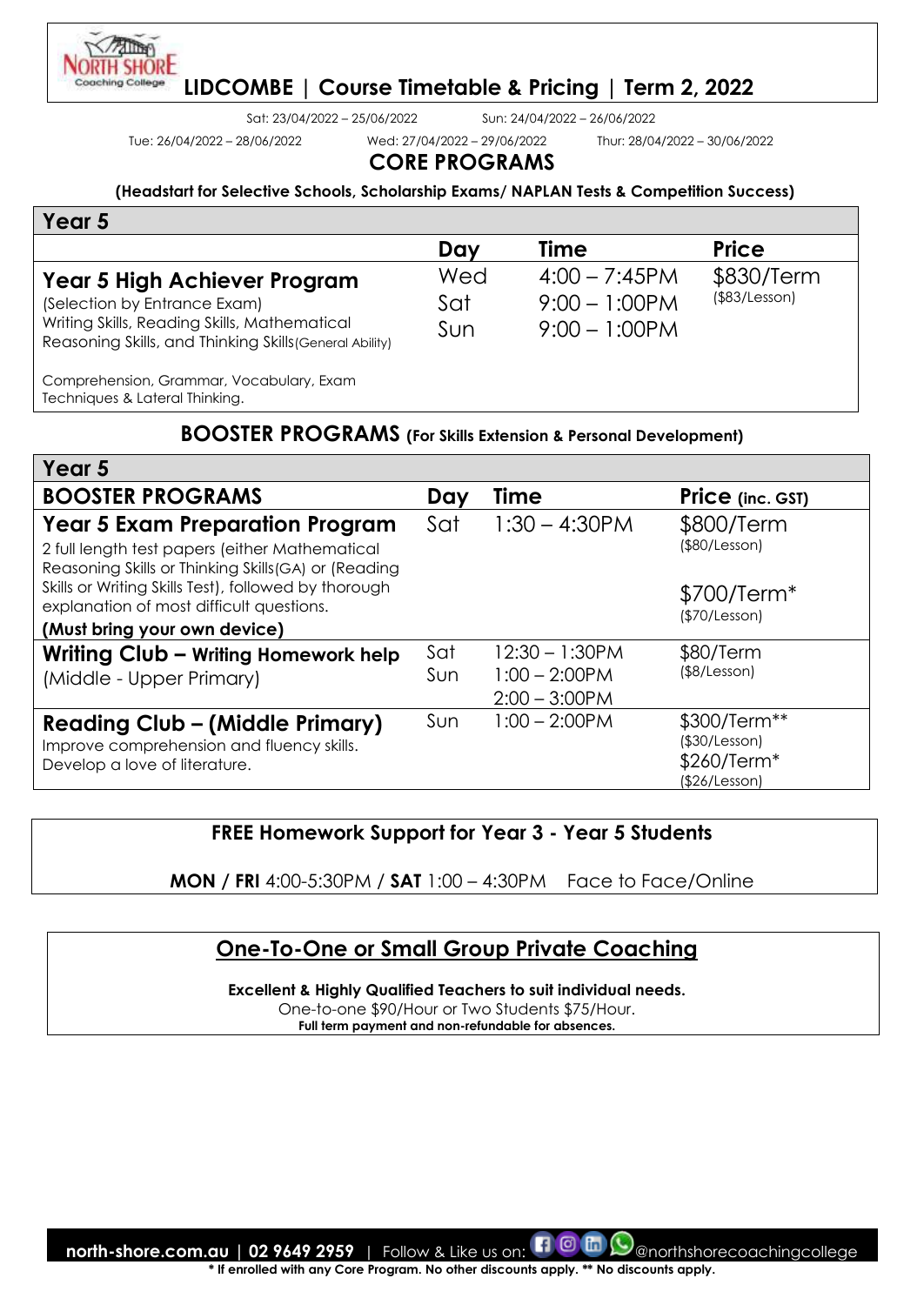

Sat: 23/04/2022 – 25/06/2022 Sun: 24/04/2022 – 26/06/2022

Tue: 26/04/2022 – 28/06/2022 Wed: 27/04/2022 – 29/06/2022 Thur: 28/04/2022 – 30/06/2022

#### **CORE PROGRAMS (Headstart for High School & Competition Success)**

| Year 6                                                 |     |                            |               |
|--------------------------------------------------------|-----|----------------------------|---------------|
|                                                        | Day | <b>Time</b>                | <b>Price</b>  |
| Year 6 Headstart High School                           | Wed | $4:00 - 7:30$ PM           | \$780/Term    |
| Program                                                | Sat | $9:00 - 12:45PM$           | (\$78/Lesson) |
| (Writing Skills, English, Maths, Science)              |     | [Break $11:00 - 11:15$ AM] |               |
| Comprehension, Grammar, Vocabulary, Maths &            |     | $11:15 - 3:00$ PM          |               |
| Lateral Thinking with stimulating Science experiments. | Sun | $9:00 - 12:30$ PM          |               |

# **BOOSTER PROGRAMS (For Skills Extension & Personal Development)**

| Year 6                                                                                                               |            |                                                           |                                                               |
|----------------------------------------------------------------------------------------------------------------------|------------|-----------------------------------------------------------|---------------------------------------------------------------|
| <b>BOOSTER PROGRAMS</b>                                                                                              | Day        | Time                                                      | <b>Price</b>                                                  |
| Writing Club - Writing Homework help<br>(Middle - Upper Primary)                                                     | Sat<br>Sun | $12:30 - 1:30$ PM<br>$1:00 - 2:00$ PM<br>$2:00 - 3:00$ PM | \$80/Term<br>$($ \$8/Lesson $)$                               |
| <b>Reading Club - (Middle Primary)</b><br>Improve comprehension and fluency skills.<br>Develop a love of literature. | Sun        | $1:00 - 2:00$ PM                                          | \$300/Term**<br>(\$30/Lesson)<br>\$260/Term*<br>(\$26/Lesson) |

#### **FREE Homework Support for Year 6 Students**

**MON / FRI** 4:00-5:30PM / **SAT** 1:00 – 4:30PM Face to Face/Online

# **One-To-One or Small Group Private Coaching**

**Excellent & Highly Qualified Teachers to suit individual needs.** 

One-to-one \$90/Hour or Two Students \$75/Hour. **Full term payment and non-refundable for absences.**

**north-shore.com.au | 02 9649 2959** | Follow & Like us on:  $\Box$  @  $\Box$  @northshorecoachingcollege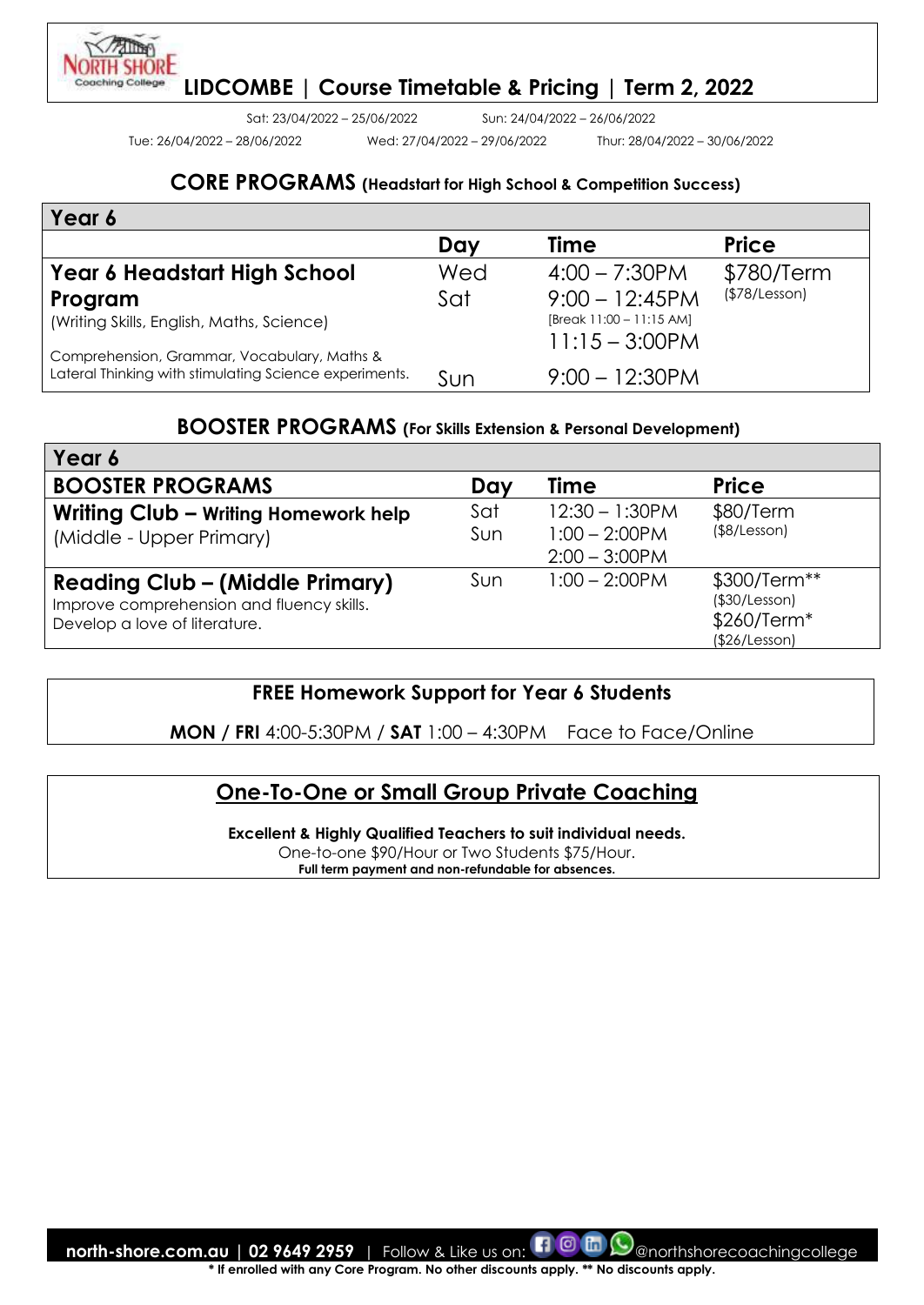

Sat: 23/04/2022 – 25/06/2022 Sun: 24/04/2022 – 26/06/2022

Tue: 26/04/2022 – 28/06/2022 Wed: 27/04/2022 – 29/06/2022 Thur: 28/04/2022 – 30/06/2022

**CORE PROGRAMS (For High School Success)**

| Day | Time               | <b>Price</b>      |
|-----|--------------------|-------------------|
| Tue | $4:00 - 7:30$ PM   | \$780/Term        |
| Sat | $9:00 - 12:30$ PM  | (\$78/Lesson)     |
| Sun |                    |                   |
| Tue | $4:30 - 7:30$ PM   | \$730/Term        |
| Sat | $9:30 - 12:30$ PM  | (\$73/Lesson)     |
| Sun | $9:30 - 12:30$ PM  |                   |
| Tue | $4:00 - 6:00$ PM   | \$550/Term        |
| Sat | $9:00 - 11:00AM$   | (\$55/Lesson)     |
| Sun | $9:00 - 11:00AM$   |                   |
| Tue | $6:00 - 7:30$ PM   | \$430/Term        |
| Sat | $11:00 - 12:30$ PM | (\$43/Lesson)     |
| Sun | $11:00 - 12:30$ PM |                   |
| Tue | $4:30 - 6:00$ PM   | \$430/Term        |
| Sat | $9:30 - 11:00AM$   | (\$43/Lesson)     |
| Sun | $9:30 - 11:00AM$   |                   |
|     |                    | $9:00 - 12:30$ PM |

### **BOOSTER PROGRAMS (For Skills Extension & Personal Development)**

| <b>Booster Programs</b>                                          | Day        | Time                                                      | <b>Price</b>              |
|------------------------------------------------------------------|------------|-----------------------------------------------------------|---------------------------|
| Writing Club - Writing Homework help<br>(Middle - Upper Primary) | Sat<br>Sun | $12:30 - 1:30$ PM<br>$1:00 - 2:00$ PM<br>$2:00 - 3:00$ PM | \$80/Term<br>(\$8/Lesson) |

# **CORE PROGRAMS (For High School Success)**

| Year <sub>8</sub>                                                       |     |                                     |                             |
|-------------------------------------------------------------------------|-----|-------------------------------------|-----------------------------|
|                                                                         | Day | <b>Time</b>                         | <b>Price</b>                |
| <b>Year 8 Fastcoach</b>                                                 | Sat | $9:00 - 12:30$ PM                   | \$780/Term                  |
| Program                                                                 |     |                                     | (\$78/Lesson)               |
| (English, Maths, Science)<br>Including Essay and Genre Writing.         |     |                                     |                             |
| <b>Year 8 English &amp; Maths</b><br>Including Essay and Genre Writing. | Sat | $9:30 - 12:30$ PM                   | \$730/Term<br>(\$73/Lesson) |
| <b>Year 8 Maths&amp; Science</b>                                        | Sat | 9:00 - 12:30PM [Break 9:30-11:00AM] | \$550/Term<br>(\$55/Lesson) |
| Year 8 English<br>Including Essay and Genre Writing.                    | Sat | $9:30 - 11:00AM$                    | \$430/Term<br>(\$43/Lesson) |
| <b>Year 8 Maths</b>                                                     | Sat | $11:00 - 12:30$ PM                  | \$430/Term<br>(\$43/Lesson) |

**north-shore.com.au | 02 9649 2959** | Follow & Like us on: **[1 0 m (9** anorthshorecoachingcollege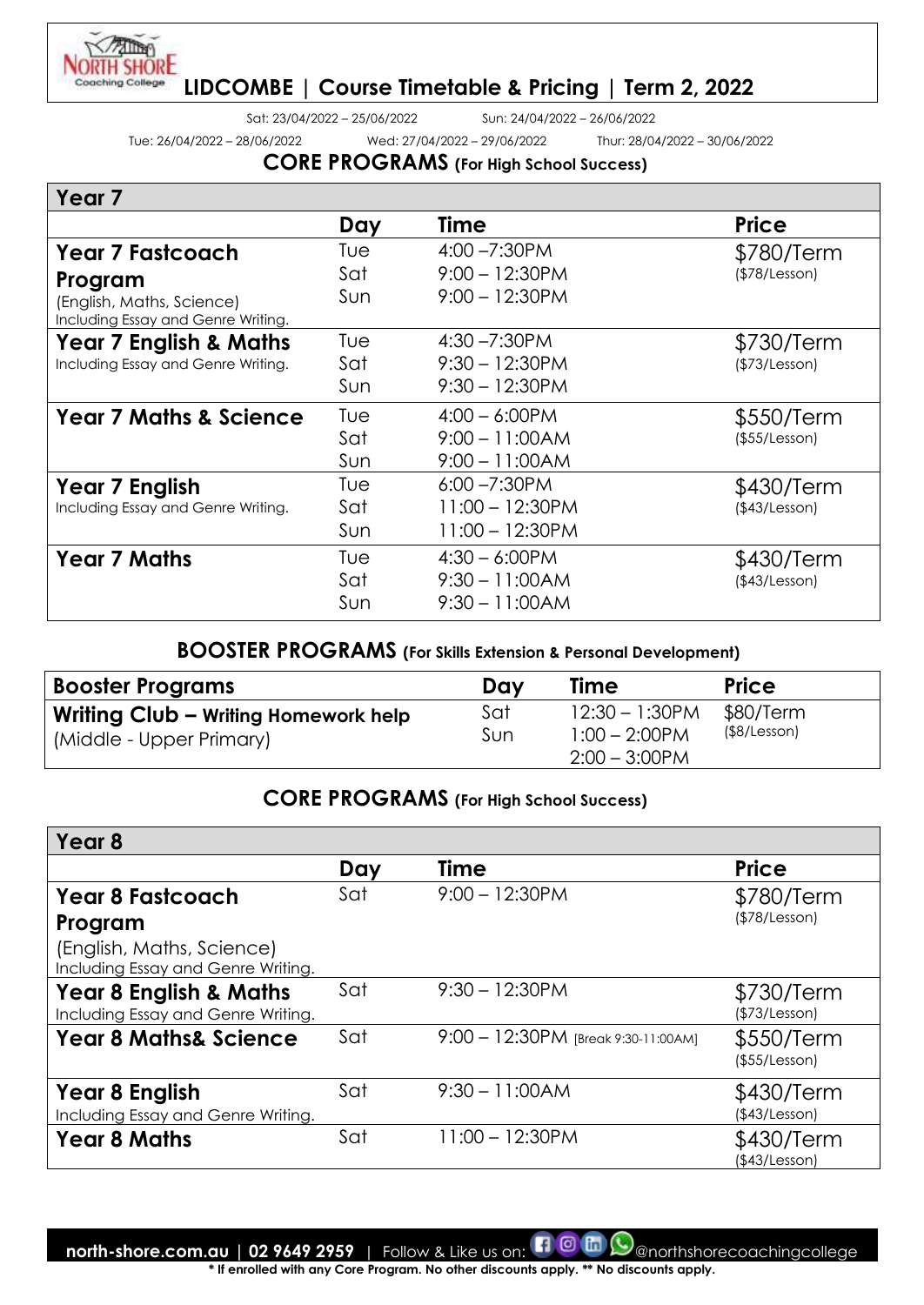

**Year 10**

# **LIDCOMBE | Course Timetable & Pricing | Term 2, 2022**

Sat: 23/04/2022 – 25/06/2022 Sun: 24/04/2022 – 26/06/2022

Tue: 26/04/2022 – 28/06/2022 Wed: 27/04/2022 – 29/06/2022 Thur: 28/04/2022 – 30/06/2022

#### **CORE PROGRAMS (For High School Success)**

| Year 9                                                             |     |                                      |                             |
|--------------------------------------------------------------------|-----|--------------------------------------|-----------------------------|
|                                                                    | Day | Time                                 | <b>Price</b>                |
| <b>Year 9 Fastcoach</b>                                            | Tue | 4:30 - 7:30PM [Sat 12:30-1:30PM]     | \$830/Term                  |
| Program                                                            | Sat | $9:30 - 1:30$ PM                     | (\$83/Lesson)               |
| (English, Maths, Science)<br>Including Essay and Genre<br>Writing. |     |                                      |                             |
| <b>Year 9 English &amp; Maths</b>                                  | Tue | $4:30 - 7:30$ PM [Sat 12:30-1:30 PM] | \$760/Term                  |
| Including Essay and Genre<br>Writing.                              | Sat | $9:30 - 12:30$ PM                    | (\$76/Lesson)               |
| <b>Year 9 Maths &amp; Science</b>                                  | Tue | 6:00 - 7:30PM [Sat 12:30-1:30PM]     | \$650/Term                  |
|                                                                    | Sat | 9:30 - 1:30PM [Break 11:00-12:30PM]  | (\$5/Lesson)                |
| Year 9 English                                                     | Tue | $4:30 - 6:00$ PM                     | \$450/Term                  |
| Including Essay and Genre<br>Writing.                              | Sat | $11:00 - 12:30$ PM                   | (\$45/Lesson)               |
| <b>Year 9 Maths</b>                                                | Tue | $6:00 - 7:30$ PM                     | \$450/Term                  |
|                                                                    | Sat | $9:30 - 11:00AM$                     | (\$45/Lesson)               |
| <b>Year 9 Science</b>                                              | Sat | 12:30 - 1:30PM                       | \$320/Term<br>(\$32/Lesson) |

#### **CORE PROGRAMS (For High School Success)**

| Tear Tu                                                                 |     |                                           |                             |
|-------------------------------------------------------------------------|-----|-------------------------------------------|-----------------------------|
|                                                                         | Day | <b>Time</b>                               | <b>Price</b>                |
| <b>Year 10 Fastcoach</b>                                                | Sat | $11:00 - 3:00$ PM                         | \$830/Term                  |
| Program                                                                 |     |                                           | $($ \$83/Lesson $)$         |
| (English, Maths, Science)<br>Including Essay and Genre Writing          |     |                                           |                             |
| <b>Year 10 English &amp; Maths</b><br>Including Essay and Genre Writing | Sat | $11:00 - 3:00$ PM<br>[Break 12:30-1:30PM] | \$760/Term<br>(\$76/Lesson) |
| <b>Year 10 Maths&amp; Science</b>                                       | Sat | $11:00 - 1:30$ PM                         | \$650/Term<br>(\$65/Lesson) |
| Year 10 English                                                         | Sat | $1:30 - 3:00$ PM                          | \$450/Term                  |
| Including Essay and Genre Writing                                       |     |                                           | (\$45/Lesson)               |
| <b>Year 10 Maths</b>                                                    | Sat | $11:00 - 12:30PM$                         | \$450/Term<br>(\$45/Lesson) |
| <b>Year 10 Science</b>                                                  | Sat | $12:30 - 1:30$ PM                         | \$320/Term<br>(\$32/Lesson) |

#### **FREE Homework Support for Year 10 Students (English/Maths/Science) MON / FRI** 4:00-5:30PM / **SAT** 12:30 – 1:30PM & 4:30 – 5:30PM Face to face & Online

**One-To-One or Small Group Private Coaching (Year 7 – 10)**

**Excellent & Highly Qualified Teachers to suit individual needs.** 

One-to-one \$95/Hour or Two Students \$80/Hour.

**Full term payment and non-refundable for absences.**

**north-shore.com.au | 02 9649 2959** | Follow & Like us on: **[1 0 m**  $\odot$  anorthshorecoachingcollege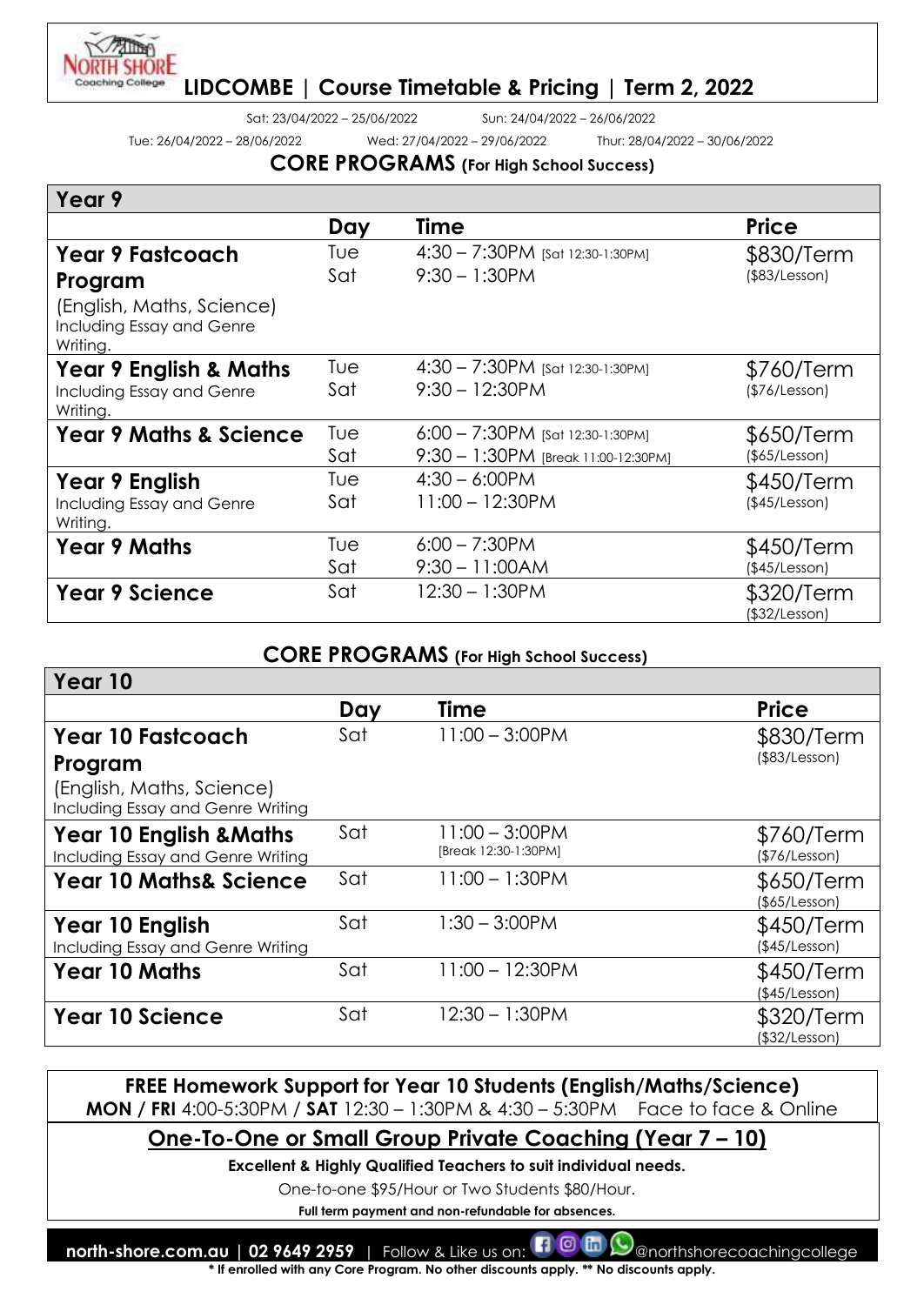

Sat: 23/04/2022 – 25/06/2022 Sun: 24/04/2022 – 26/06/2022

Tue: 26/04/2022 – 28/06/2022 Wed: 27/04/2022 – 29/06/2022 Thur: 28/04/2022 – 30/06/2022

# **SUBJECTS (For Year 11 HSC Success – Preparation for HSC Success)**

| Year 11                                        |     |                    |                             |  |
|------------------------------------------------|-----|--------------------|-----------------------------|--|
|                                                | Day | <b>Time</b>        | <b>Price</b>                |  |
| <b>MATHS</b>                                   |     |                    |                             |  |
| <b>Year 11 Maths</b><br>(Advanced - 2U)        | Sat | $3:00 - 5:00$ PM   | \$590/Term<br>(\$59/Lesson) |  |
| <b>Year 11 Maths</b><br>(Ext 1 - 3U)           | Sat | $3:00 - 5:00$ PM   | \$590/Term<br>(\$59/Lesson) |  |
| <b>ENGLISH - Includes Essay Writing Skills</b> |     |                    |                             |  |
| Year 11 English<br>(Standard)                  | Sat | $1:30 - 3:00$ PM   | \$510/Term<br>(\$51/Lesson) |  |
| Year 11 English<br>(Advanced)                  | Sat | $1:30 - 3:00$ PM   | \$510/Term<br>(\$51/Lesson) |  |
| <b>OTHER SUBJECTS</b>                          |     |                    |                             |  |
| <b>Year 11 Physics</b>                         | Sat | $9:30 - 11:00AM$   | \$510/Term<br>(\$51/Lesson) |  |
| <b>Year 11 Chemistry</b>                       | Sat | $11:00 - 12:30$ PM | \$510/Term<br>(\$51/Lesson) |  |

#### **SUBJECTS (For Year 12 HSC Success – Preparation for HSC Success)**

| Year 12                                        |     |                  |                     |  |
|------------------------------------------------|-----|------------------|---------------------|--|
|                                                | Day | <b>Time</b>      | <b>Price</b>        |  |
| <b>MATHS</b>                                   |     |                  |                     |  |
| <b>Year 12 Maths</b>                           | Wed | $6:00 - 8:00$ PM | \$590/Term          |  |
| (Standard - 2U)                                |     |                  | (\$59/Lesson)       |  |
| <b>Year 12 Maths</b>                           | Wed | $4:00 - 6:00$ PM | \$590/Term          |  |
| (Advanced - 2U)                                |     |                  | (\$59/Lesson)       |  |
| <b>Year 12 Maths</b>                           | Sat | $1:00 - 3:00$ PM | \$590/Term          |  |
| (Ext 1 - 3U)                                   |     |                  | $($ \$59/Lesson $)$ |  |
| <b>ENGLISH - Includes Essay Writing Skills</b> |     |                  |                     |  |
| Year 12 English                                | Tue | $6:00 - 7:30$ PM | \$510/Term          |  |
| (Standard)                                     |     |                  | (\$51/Lesson)       |  |
| Year 12 English                                | Sat | $3:00 - 4:30AM$  | \$510/Term          |  |
| (Advanced)                                     |     |                  | (\$51/Lesson)       |  |
| <b>OTHER SUBJECTS</b>                          |     |                  |                     |  |
| <b>Year 12 Physics</b>                         | Thu | $5:00 - 6:00$ PM | \$510/Term          |  |
|                                                |     |                  | (\$51/Lesson)       |  |
| <b>Year 12 Chemistry</b>                       | Thu | $6:00 - 7:30$ PM | \$510/Term          |  |
|                                                |     |                  | (\$51/Lesson)       |  |